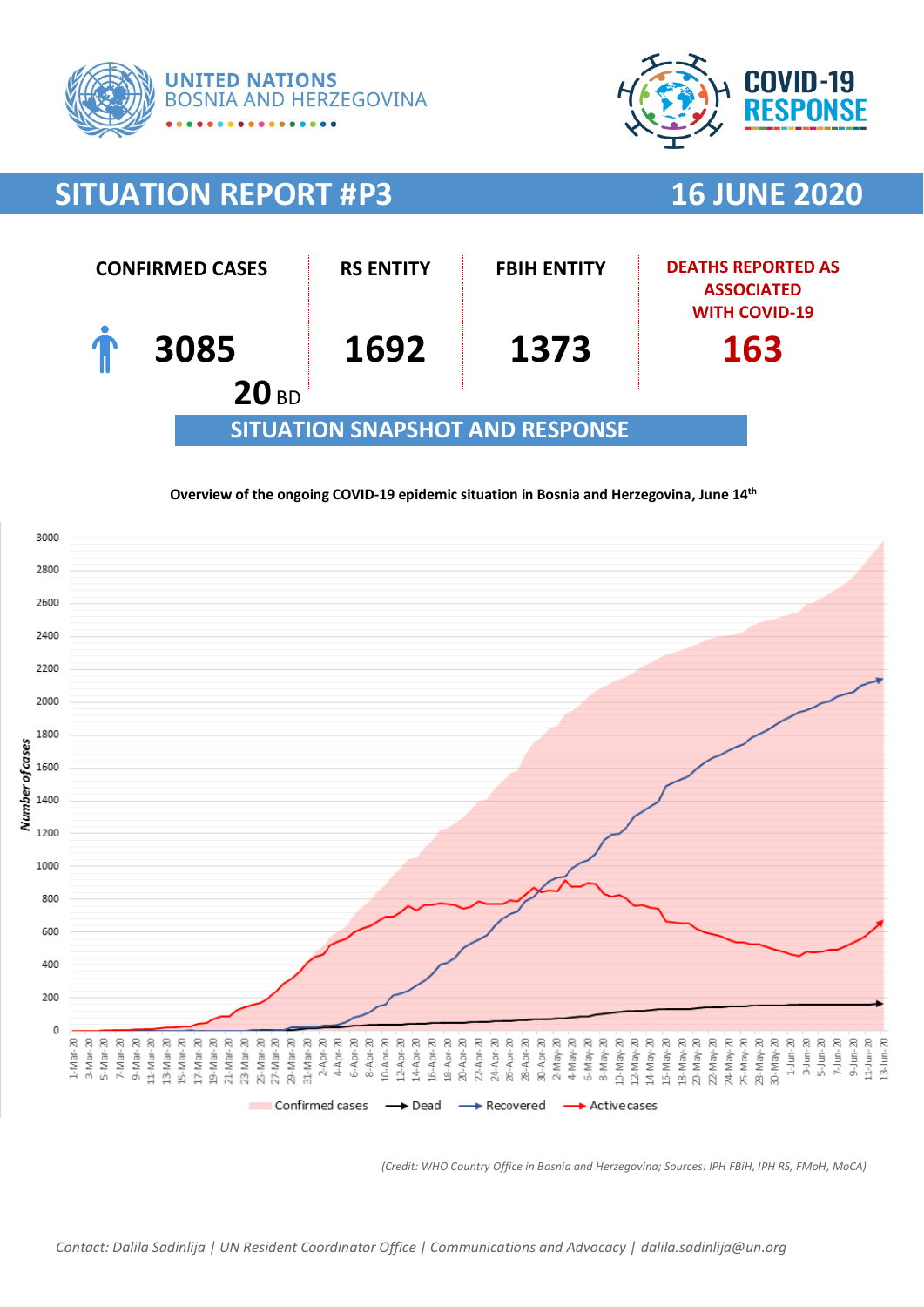



# **SITUATION OVERVIEW**

The BiH Council of Ministers decision on State of Natural or Other Disaster (BiH's equivalent of "State of Emergency") remains in place. At the entity levels, however, the previously declared State of Emergency in the RS was terminated on 20 May, and the State of Natural Disaster in FBiH was, likewise, lifted on 29 May. Both the RS and the Federation entities now allow movement of all population categories with a mandatory requirement that everyone wear face masks in enclosed spaces/areas. Curfews have been lifted across the entire territory of BiH. BiH citizens entering into the country no longer need to observe self-isolation, while foreign citizens entering the country on business need to show a letter of invitation from a legal body/institution which is engaging that person, as well as certificate reflecting a negative COVID-19 test result that is not older than 48hours. Borders are open for citizens of Croatia, Montenegro and Serbia as of 1 June and air travel is allowed to resume. The repatriation of BiH citizens and foreign citizens in BiH is allowed with respect to the protocols currently in place.

Localized clusters continued to appear throughout BiH, raising the overall numbers of new cases, most notably in Tuzla Canton, followed by towns of Tesanj, Modrica, Doboj, Zvornik, Kostajnica. Sarajevo Canton also continues to report new cases. In the FBiH Entity, Tuzla, Sarajevo and Una-Sana Cantons were endorsed to declare the "State of Epidemics" and the official procedure is in motion. Reportedly, the FBiH Ministry of Health will initiate the same procedure for the entire Entity. Of particular concern are situations where cases were confirmed in kindergartens (e.g. in Tuzla), as well as in mines (recently in Lukavac). However, numbers of recovered patients are also increasing (reported as 2178 on 16/06 at 16:00 hrs). The line health authorities reported a total of 163 cases of death related to Covid-19 induced complications since the first case was reported in BiH.

Inspectorate units have intensified their presence in the communities, spot-checking the observance of measures in public places, shopping malls and other business premises, including observing citizen respect of mandatory measures such as wearing masks and respecting physical distance.



#### **Distribution of COVID-19 confirmed cases in Bosnia and Herzegovina, June 14th**

*Contact: Dalila Sadinlija | UN Resident Coordinator Office | Communications and Advocacy | dalila.sadinlija@un.org*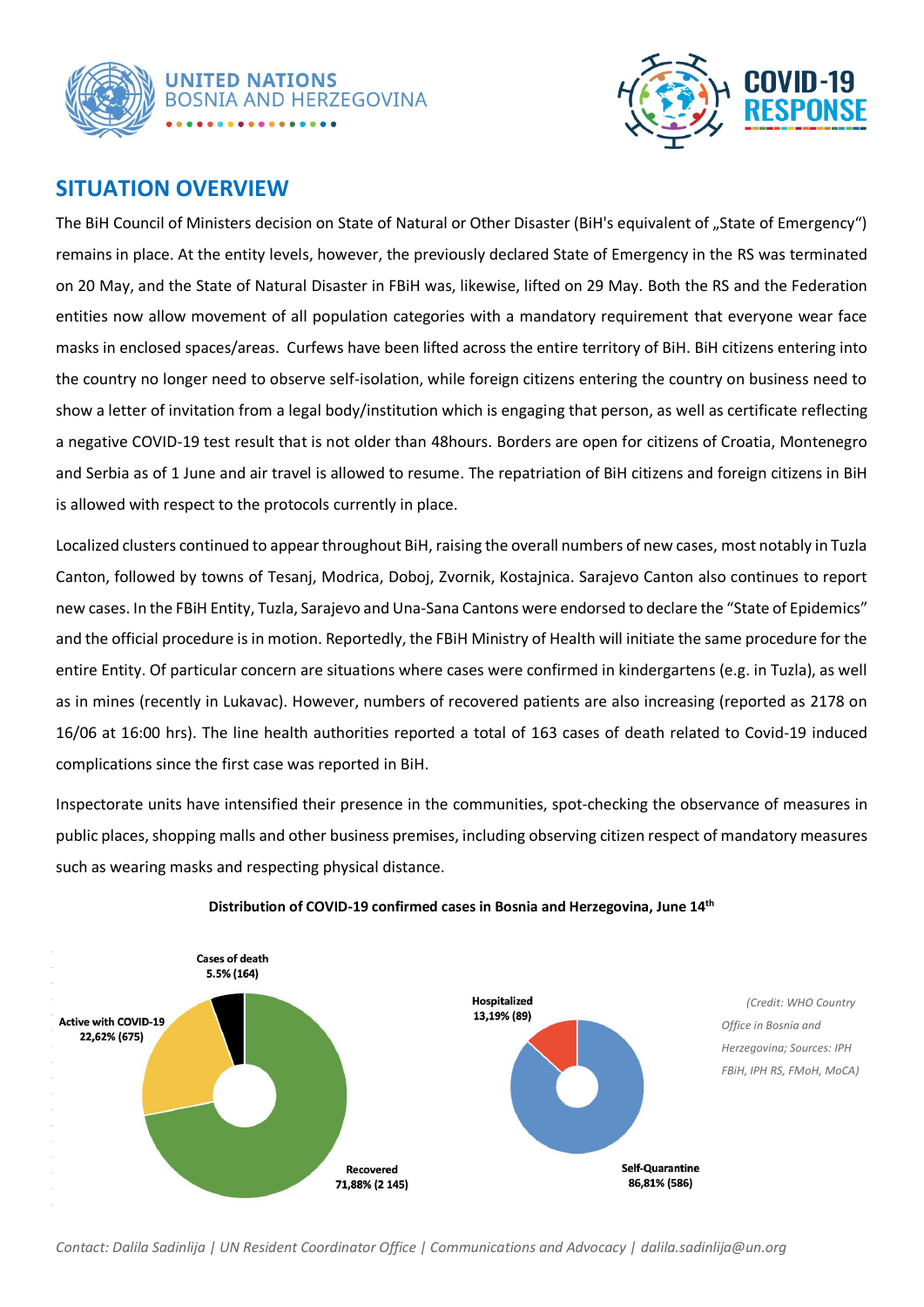





#### **Case Fatality Rate in Bosnia and Herzegovina vs Global Case Fatality Rate, June 14th**

*(Credit: WHO Country Office in Bosnia and Herzegovina; Sources: IPH FBiH, IPH RS, FMoH, MoCA, ECDC)*



**Distribution of tests performed and COVID-19 confirmed cases in Bosnia and Herzegovina, June 14th**

Confirmed cases *Contact: Dalila Sadinlija | UN Resident Coordinator Office | Communications and Advocacy | dalila.sadinlija@un.org*

■ Daily tests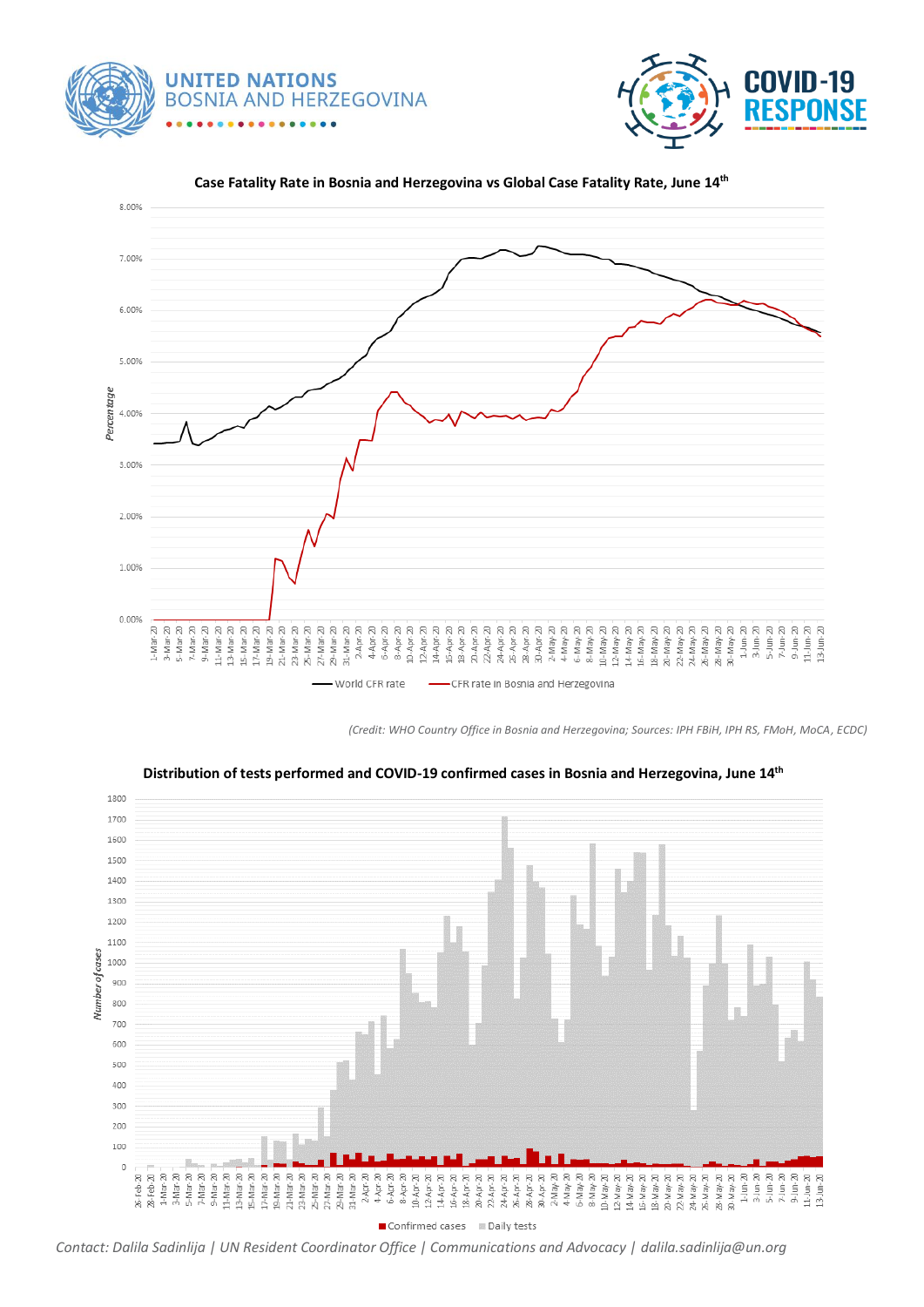**UNITED NATIONS BOSNIA AND HERZEGOVINA** 



#### 3200 3000 2800 2600 2400 2200 2000 Number of cases 1800 1600 1400 1200 1000 800 600 400 200  $\mathbf 0$ 14 May 20<br>16-May 20<br>18-May 20<br>20-May 20  $\begin{array}{l} 27. \, \text{M\,m\,} \cdot 20 \\ 20. \, \text{M\,m\,} \cdot 20 \\ 24. \, \text{M\,m\,} \cdot 20 \\ 25. \, \text{M\,m\,} \cdot 20 \\ 25. \, \text{M\,m\,} \cdot 20 \\ 25. \, \text{M\,m\,} \cdot 20 \\ 25. \, \text{M\,m\,} \cdot 20 \\ 25. \, \text{M\,m\,} \cdot 20 \\ 25. \, \text{M\,m\,} \cdot 20 \\ 25. \, \text{M\,m\,$ 22-May 20<br>24-May 20<br>26-May 20<br>28-May 20 28-Apr-20<br>30-Apr-20  $4-Ma+20$ 10-May-20<br>12-May-20 30-May-20<br>1-Jun-20  $3 - 1$ un- $20$  $\begin{array}{c}\n5 - \text{J} \text{u} \text{n} - 20 \\
7 - \text{J} \text{u} \text{n} - 20\n\end{array}$  $9 - J$ un- $20$ នុ នុ Ŗ នុ នុ នុ នុ  $7 - M$ ar-20  $2 - M a y - 20$ 6-May-20 8-May-20 11-Jun-2<br>13-Jun-2 1-Mar-3-Mar-2 5-Mar-9-Mar-11-Mar- $5-1$ un- $2$ Confirmed cases →Hospitalized  $\overline{\phantom{a}}$

**Total of Active Cases and Hospitalized in Bosnia and Herzegovina, June 14th**

*(Credit: WHO Country Office in Bosnia and Herzegovina; Sources: IPH FBiH, IPH RS, FMoH, MoCA)*

## **UN SUPPORT IN RESPONSE – LATEST**

 The United Nations Secretary General released the "Roadmap for Digital Cooperation" on 11 June, with a set of recommended actions for the international community to help ensure all people are connected, respected, and protected in the digital age. The Roadmap comes at a critical inflection point for digital issues, with the Covid-19 pandemic accelerating digitization and magnifying both opportunities and challenges of digital technology.

Recommendations for concrete action follow 8 areas: (1) Achieving universal connectivity by 2030, (2) Promoting digital public goods to unlock a more equitable world,  $(3)$  Ensuring digital inclusion for all, including the most vulnerable,  $(4)$ Strengthening digital capacity building, (5) Ensuring the protection of human rights in

**Link to [UN Secretary](https://www.un.org/en/content/digital-cooperation-roadmap/)  General['s Roadmap](https://www.un.org/en/content/digital-cooperation-roadmap/)  [for Digital](https://www.un.org/en/content/digital-cooperation-roadmap/)  [Cooperation](https://www.un.org/en/content/digital-cooperation-roadmap/)**

the digital era, (6) Supporting global cooperation on artificial intelligence that is trustworthy, human rights based, safe and sustainable and promotes peace,  $(7)$  Promoting digital trust and security— calling for a global dialogue to advance the Sustainable Development Goals, (8) Building a more effective architecture for digital cooperation.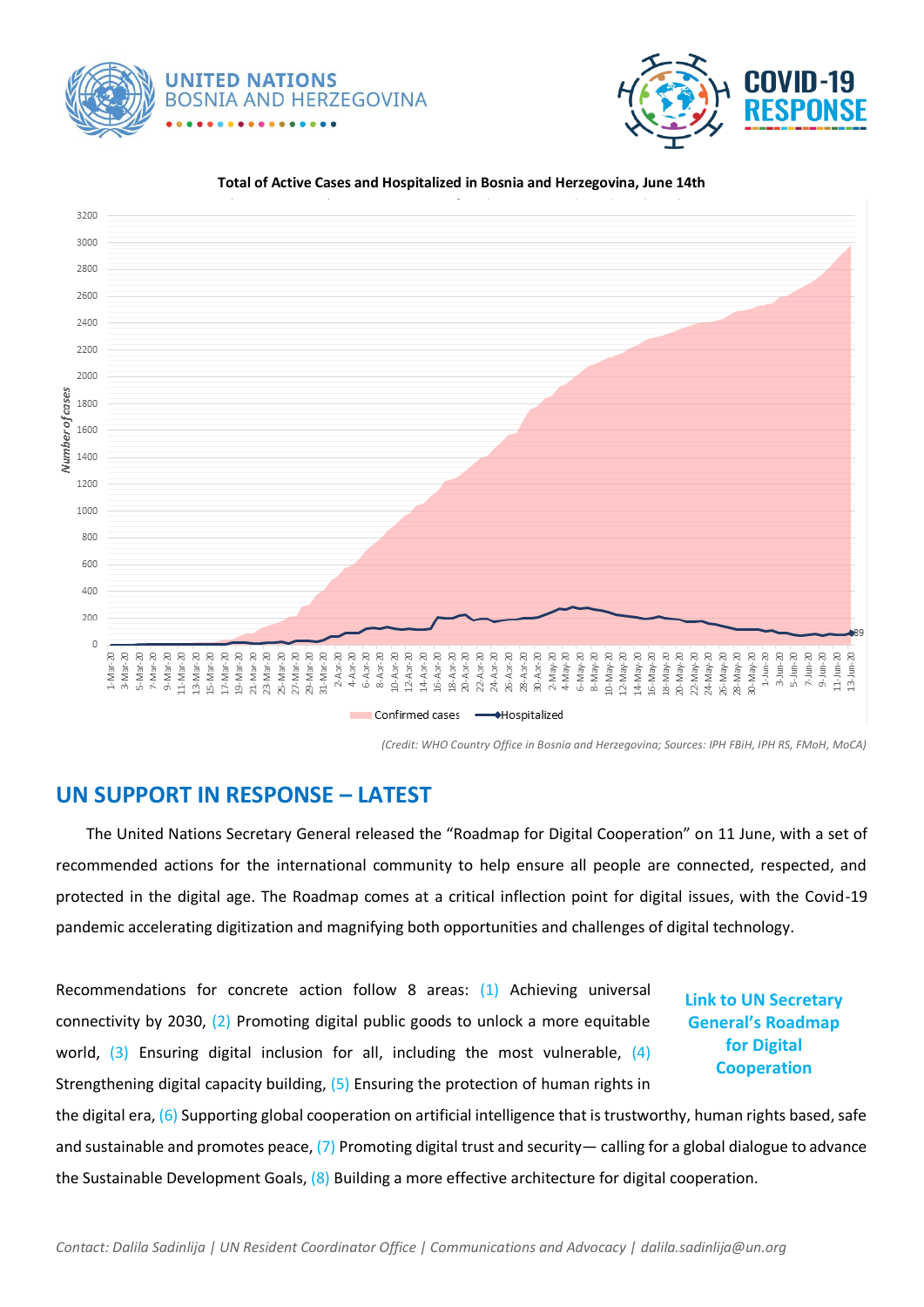

# **UNITED NATIONS BOSNIA AND HERZEGOVINA**



In Bosnia and Herzegovina, the first online conference "Governments in BiH on the Digital Transformation Journey" was organised by UNDP and the British Embassy on 10 and 11 June, involving over 130 international and domestic experts and decision-makers at all levels of governance, who shared experiences in using new technologies within Covid-19 response and discussed opportunities for an accelerated enhancement of quality of public services and public administration. The establishment of a network of representatives of governments and digital transformation experts was presented during the conference as a joint initiative of UNDP and the British Embassy, aiming to create a collaborative platform which will be used to discuss visions, experiences and solutions for a new generation of administration in Bosnia and Herzegovina.

Distribution of vital medical supplies and equipment continues as part of the UNDP-led purchase and delivery of planned 2.9 million items financed by the European Union, Governments of Norway, Switzerland and the institutions in Bosnia and Herzegovina. To date 2.1 million items of medical supplies and equipment have been delivered to health institutions countrywide, including the ventilators, personal protective equipment (PPE), COVID tests, ECG and X-Ray machines.

**5 Cantons**

**will be covered by an expanded Rapid Assessment of the impact of COVID-19 to social protection systems** 

*Source: UNICEF*

Joint UN Dialogue for the Future program signed Letters of commitment with the grantees awarded under the regional small grants facility. The grants will enable activities advancing social cohesion in BiH and with partners in Montenegro and Serbia, adapted to Covid-19 response. E-Upshift Platform was advertised on social media reaching out to youth and adolescents across BiH. UNICEF-led Rapid assessment of the Covid-19 impact to the social protection system has been expanded to cover more cantons. workspace).

On 15 of June, 23 migrants were accommodated in the isolation areas set up in the TRCs/ETC for those having Covid-19 symptoms. One of the doctors working in TRC Sedra tested positive for Covid-19, and all those who have been in contact with the doctor were put in isolation immediately, with the increased capacity in the isolation area of TRC Sedra. UNICEF and Save the Children continue to provide 24/7 on-site child protection support to the unaccompanied and separated children (UASC) in Una – Sana Canton within the



**The capacity in the isolation area in TRC Sedra has been increased from 5 to 22 beds**

*Source: IOM*

designated zones in Bira and Miral TRCs including protection support at the Sedra and Borići TRCs for R/M children and their families and UASC. Child Protection Officers provide 24/7 support including information sharing, case management, general assistance and referral to relevant institutions/organizations; medical escort and follow-up on medical cases.